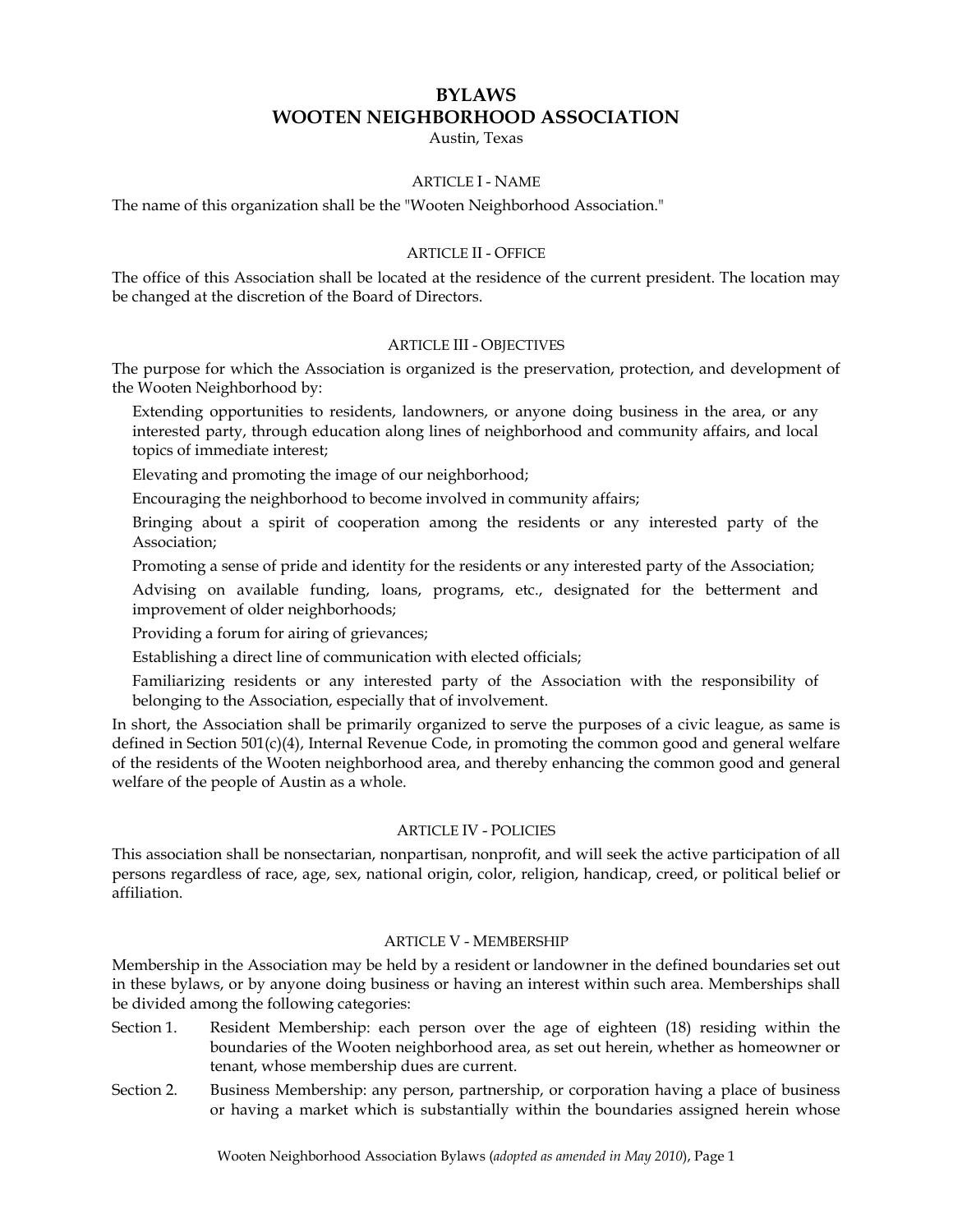membership dues are current. Each such business shall be entitled to only one (1) voting membership in the Association.

Section 3. Associate Membership: any person, partnership, or corporation that maintains an interest in the Association, its purposes and objectives. Associate memberships do not have voting rights.

Sections 1 and 2 shall comprise the voting membership of the Association. Proxy voting will not be permitted.

Any resident or business, as described above, applying for membership may do so by paying the annual dues fee. The Board of Directors must review and approve or reject each application within thirty (30) days of receipt of a paid application for membership and supporting documentation of residency. Verification of eligibility may include, but is not limited to, a driver's license, a passport, a voter's certificate, a utility bill (within three months of the current date), or a property deed or copy of the TCAD assessment. The supporting documentation must be presented with the membership form. A photocopy is acceptable if submitted by mail. If membership form and documentation and payment are submitted by mail, the review period will be based on the postmark. If approved, an applicant becomes a member eligible to vote at the end of the above 30-day period. Renewing members may be asked to verify eligibility. An individual who is no longer eligible to be a Resident or Business Member may still retain Association membership as an Associate without voting privileges.

### ARTICLE VI - BOUNDARIES

The defined boundaries as set up by the Association are as follows:

| On the North | U.S. Highway 183 |
|--------------|------------------|
| On the East  | U.S. Highway 183 |
| On the South | Anderson Lane    |
| On the West  | Burnet Road      |

### ARTICLE VII - DUES

Annual membership dues shall be established by the Association. October 1 to September 30 shall be the membership year. Prorating will not be done.

#### ARTICLE VIII - OFFICERS

- Section 1. The officers shall be a President, a Vice-President, a Secretary, and a Treasurer.
- Section 2. All officers shall be members in good standing.
- Section 3. A term of office shall be one year.
- Section 4. Officers shall assume their duties the month following their election, and shall serve for one year and/or until their successors are duly elected.

#### ARTICLE IX - NOMINATIONS AND ELECTIONS

- Section 1. Officers shall be elected at the September meeting by members present, by the following procedure:
	- A. At the August meeting, the President shall appoint a nominating committee of at least three members who are not officers;
	- B. The Nominating Committee shall present a slate of at least one nominee for each office at the September meeting.
- Section 2. Vacancies in office shall be handled as follows:
	- A. In the event of death, resignation, or incapacity of the President, the Vice-President shall become the President for the unexpired term;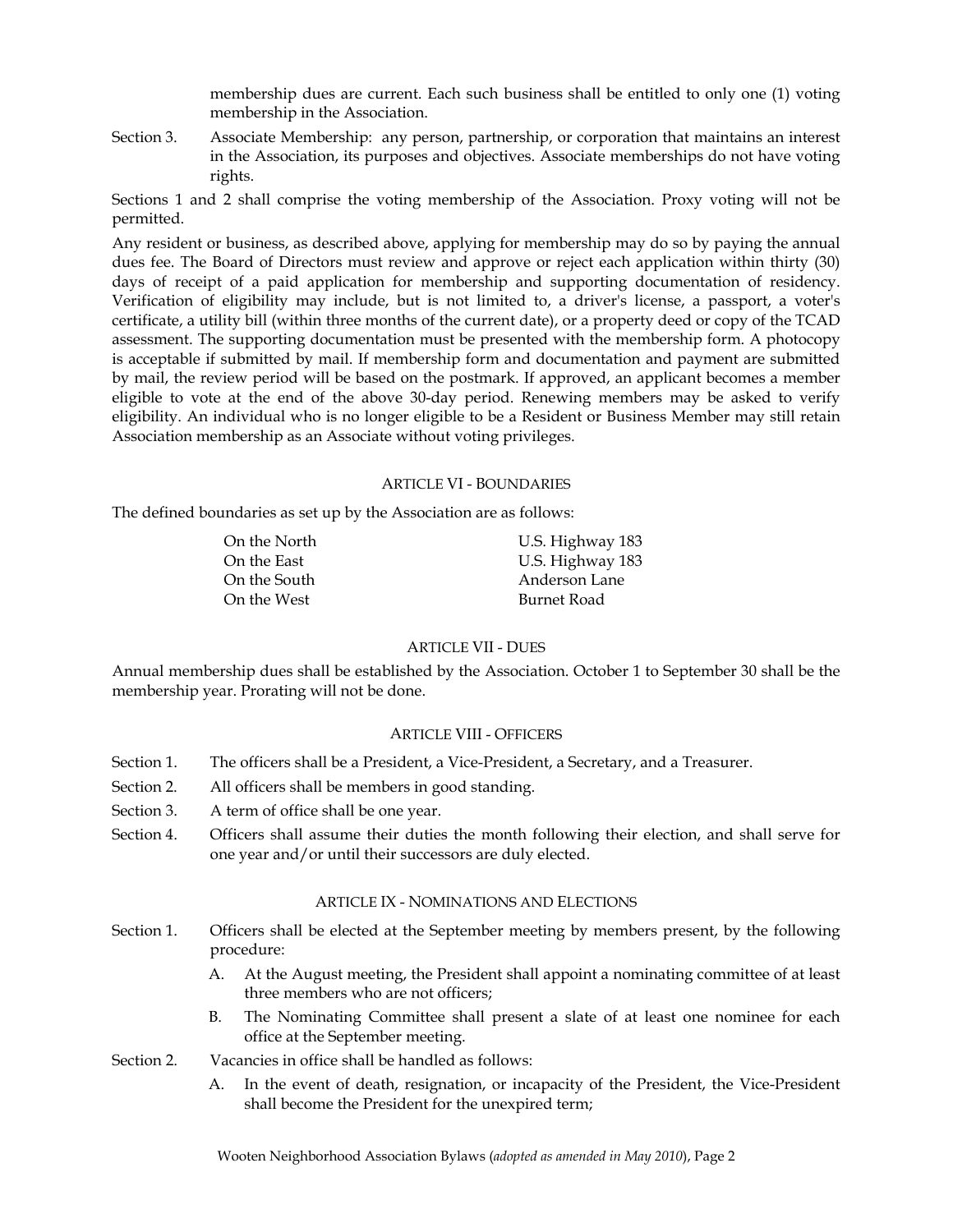- B. Vacancies in office other than President shall be filled for the unexpired term by the Board of Directors;
- C. Absences from three (3) consecutive meetings will constitute a vacancy of office.
- Section 3. No member shall hold the same office for more than two (2) consecutive years.

# ARTICLE X- DUTIES OF OFFICERS

- Section 1. The President shall be the principal officer of the Association. He/she shall:
	- A. Preside at all meetings of the Association;
	- B. Appoint standing and special committee chairpersons with the approval of the other officers, and shall be an ex-officio member of all committees;
	- C. Bring to the attention of the Association all pertinent information of interest to area residents and any other interested party;
	- D. Act as spokesperson for the Association through correspondence and presence, as appropriate.
	- E. Have signatory rights for financial transactions.
- Section 2. The Vice-President shall:
	- A. Perform the duties of the President in the absence of the President;
	- B. Become President for the unexpired term in case of death, resignation, or incapacity of the President;
	- C. Be ex-officio member of all committees;
	- D. Serve in such capacities as assigned by the President.
- Section 3. The Secretary shall:
	- A. Take and record accurate minutes of the proceedings of all meetings of the Association;
	- B. Preserve in file all records and letters of value to the Association;
	- C. Conduct the correspondence of the Association and supervise a telephone network to notify members of matters of interest;
	- D. Keep a roll of membership, indicating the name, address, and telephone number of each member, as well as his or her classification of membership.

# Section 4. The Treasurer shall:

- A. Have charge of all assets and liabilities of the Association, and shall report thereon at all meetings;
- B. Keep an itemized record, in a permanent file, of all receipts and expenditures;
- C. File Form 990 and all forms required by the Internal Revenue Service, and/or all forms required by the State Comptroller's office or other regulatory bodies.
- D. Have signatory rights for financial transactions.
- Section 5. Each officer shall deliver to their successor within fifteen (15) days after retiring from office, all records, books, papers, and other property belonging to the Association.

# ARTICLE XI - MEETINGS

- Section 1. Regular meetings shall be held quarterly, or as frequently as deemed necessary to carry out the business of the Association.
- Section 2. Special meetings may be called by the President or by the President and any five (5) voting members. Bylaws may not be amended at a special meeting.

# ARTICLE XII - BOARD OF DIRECTORS